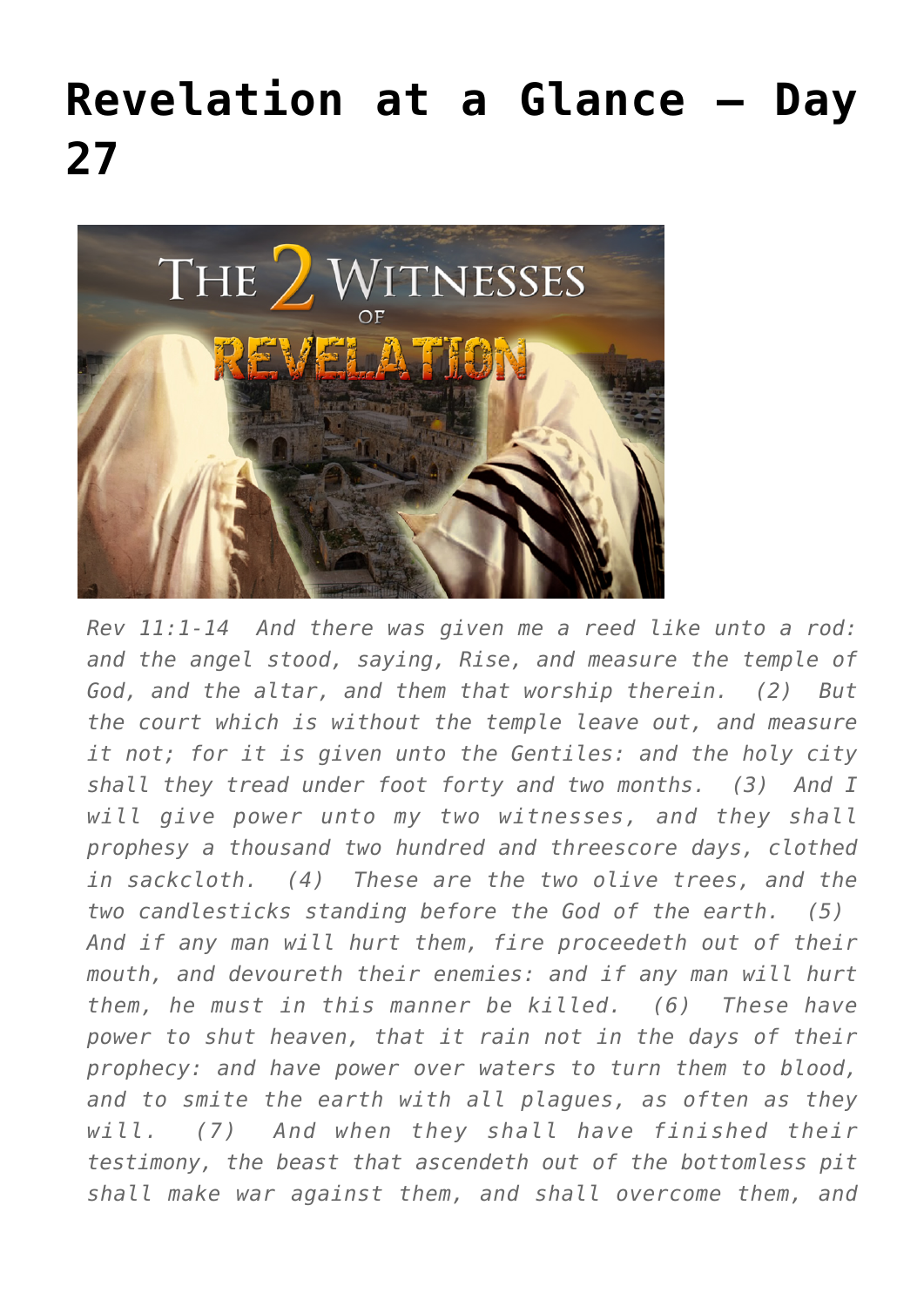*kill them. (8) And their dead bodies shall lie in the street of the great city, which spiritually is called Sodom and Egypt, where also our Lord was crucified. (9) And they of the people and kindreds and tongues and nations shall see their dead bodies three days and an half, and shall not suffer their dead bodies to be put in graves. (10) And they that dwell upon the earth shall rejoice over them, and make merry, and shall send gifts one to another; because these two prophets tormented them that dwelt on the earth. (11) And after three days and an half the Spirit of life from God entered into them, and they stood upon their feet; and great fear fell upon them which saw them. (12) And they heard a great voice from heaven saying unto them, Come up hither. And they ascended up to heaven in a cloud; and their enemies beheld them. (13) And the same hour was there a great earthquake, and the tenth part of the city fell, and in the earthquake were slain of men seven thousand: and the remnant were affrighted, and gave glory to the God of heaven. (14) The second woe is past; and, behold, the third woe cometh quickly.*

How has your day been going so far, Reader? Are you excited about what is to come? I have found the Book of Revelation to be more of a blessing in my life than it has *ever* been in my 42 years of salvation! I don't know if it's because I don't have anything to worry about as far as where I will spend eternity or if it's due to the fact that we are actually witnessing and living in the end times. We are literally seeing Bible prophecy unfold and come to light. (2Timothy 3:1-7 and 2Peter 3:3-7) Either way, it excites me to know that I won't be here to experience the most horrific events this earth has ever experienced! It also presses on my heart that Christians do not have much time left to lead the lost to Jesus Christ and His salvation. (John 14:6) Can you imagine not sharing something of this magnitude with someone who is on his way to Hell?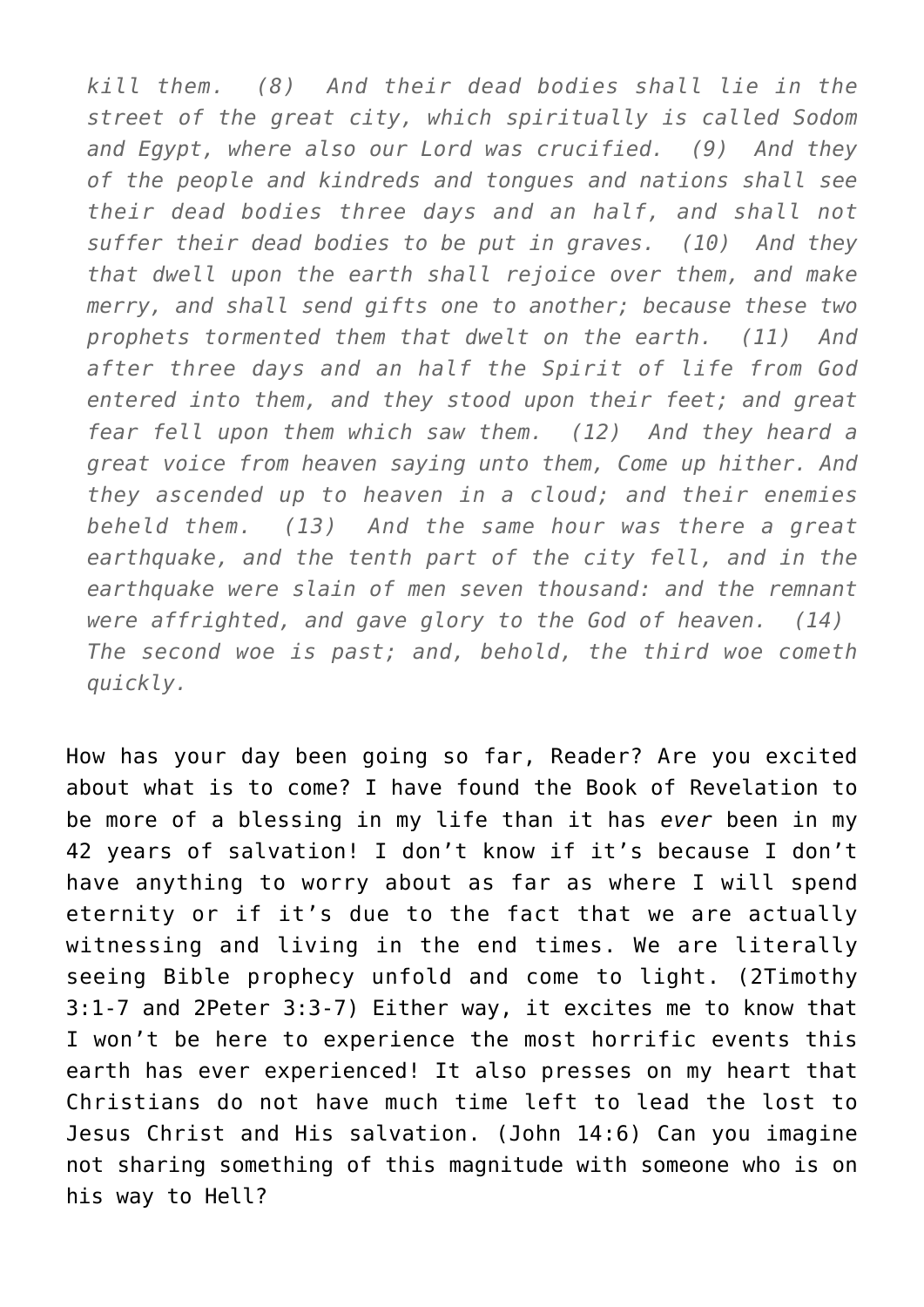Today's topic sounds like something right out of a science fiction movie. It revolves around two men who will have such an effect on the world that the world will absolutely hate them. They won't be despised because of their political party – nor will they be despised because they are murderers. They will be despised for their testimony of the Lord Jesus Christ, the Messiah, and preaching repentance to a lost, sinful and dying world. Can you imagine hating someone so much that you rejoice and have a party when they die? Stay tuned, and buckle up! We are about to witness such things in this chapter!

Just who are these two men and what is their purpose? They are referred to as the "Two Witnesses" who will be preaching in the streets of Jerusalem, where the Temple is located (Revelation 11:1) and where their Lord was crucified (Revelation 11:8). Since the Temple is mentioned here, it stands to reason that the Jewish Temple will be rebuilt in Jerusalem at some point prior to this. It was destroyed in 70 AD and at some point between now and the Tribulation, it will be rebuilt. We haven't seen that yet, but when God's Word says it will happen, that means it *will* happen and you can take that to the bank. (Ezekiel 12:25)

The Two Witnesses' main purpose is to preach repentance (Revelation 11:3). We know this to be so because they wore sackcloth. Why is sackcloth linked to repentance? Jesus said in Matthew 11:21 that sackcloth and ashes were a part of repentance. Sackcloth was often made of camel's hair as we see in Matthew 3:4 in John the Baptist's clothing. As John the Baptist preached for a period of time on the topic of repentance and the coming of Messiah, these two witnesses will preach the same topics for 1,260 days, or three and a half years. That's a long time for two people to preach in the streets of Jerusalem! Some believe this will occur during the first three and a half years of the Tribulation while others believe it will be during the second half. I believe they come in the first half because Revelation 11:7 says that once they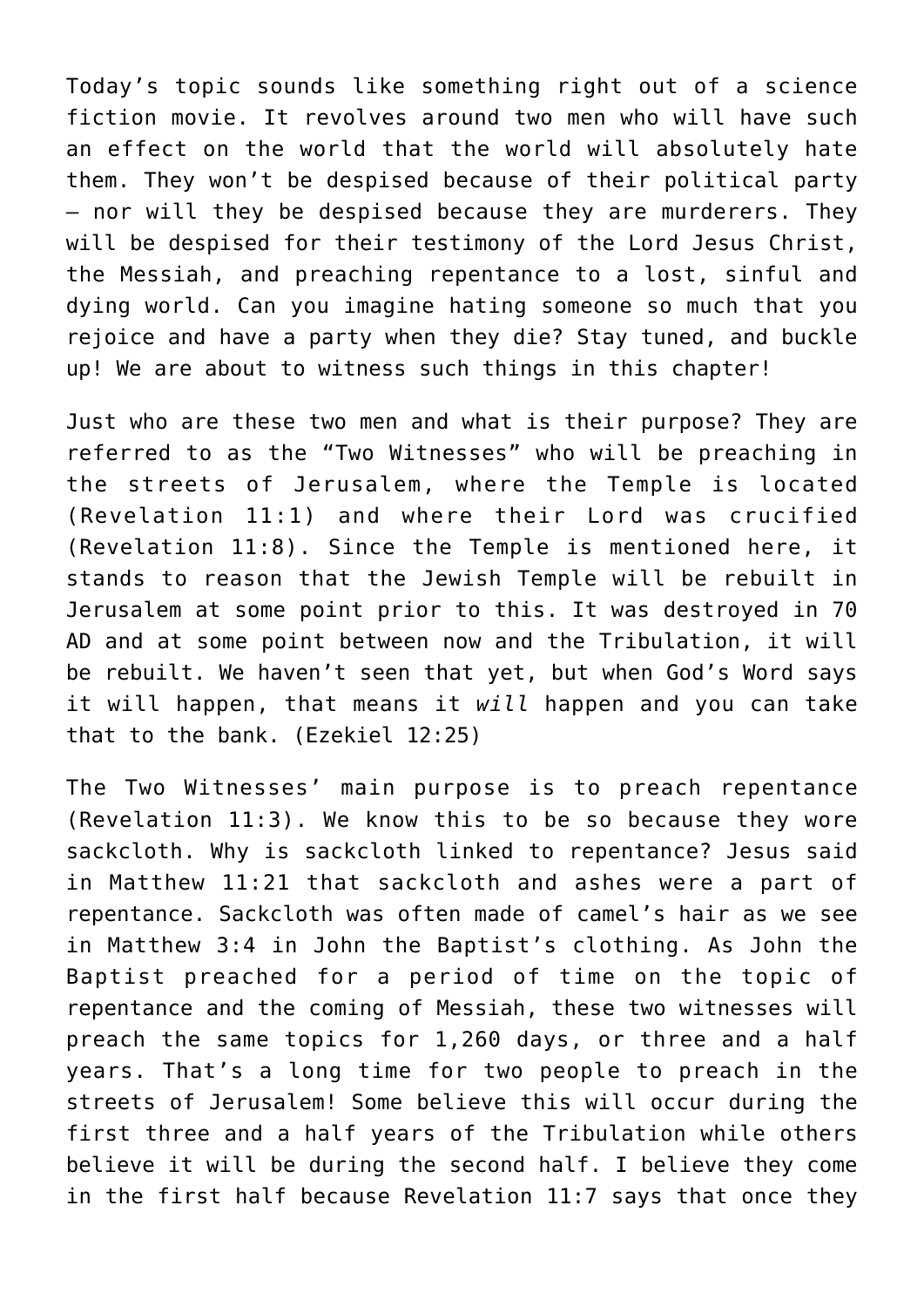have "finished their testimony," the beast makes war against them. As you will see below, the Two Witnesses' powers have the same outcome as in the eighth chapter during the Trumpet Judgments. Chapter 12 reveals how this beast will come to power so it stands to reason, for me at least, that they will be preaching during the first half of the Tribulation. Either way, people will not want to hear what they have to say because their hearts are evil.

Here's where the Two Witnesses' power comes into play. They will be protected by the Lord Himself and will be kept from any harm as we see in Revelation 11:5. Can you just imagine what people will think when they see that these men have fire proceeding out of their mouths when enemies attack them?? Wow! Fire is symbolic of judgment and damnation. I can just imagine what those who witness such events will think! Take note of the powers that are given to these two:

- Verse 6 the power to shut heaven so it does not rain. Who else did this? Elijah did in 1Kings 17:1, 1Kings 18:22-39, James 5:17-18
- Verse 6 the power to turn water into blood. Who else did this? Moses did this in Exodus 7:19

So it *could be possible* that the two witnesses are Elijah and Moses but that's not 100% certain. Both appeared with Jesus at the Mount of Transfiguration (Luke 9:28-38). Because of their Old Testament miracles being repeated here, I believe that they will be Elijah and Moses. Some believe that it is Elijah (2Kings 2:11) and Enoch (Genesis 5:24) because neither one died, but were taken up to Heaven. The Bible says in Hebrews 9:27 that it is appointed unto men once to die, but after death is the judgment. Since neither died, their death could be a fulfillment here. Either view, these two witnesses will preach repentance to its fullest; so much so, their message will make people angry, much like Stephen's message angered the people of his day to the point of martyrdom (Acts 7:54-60).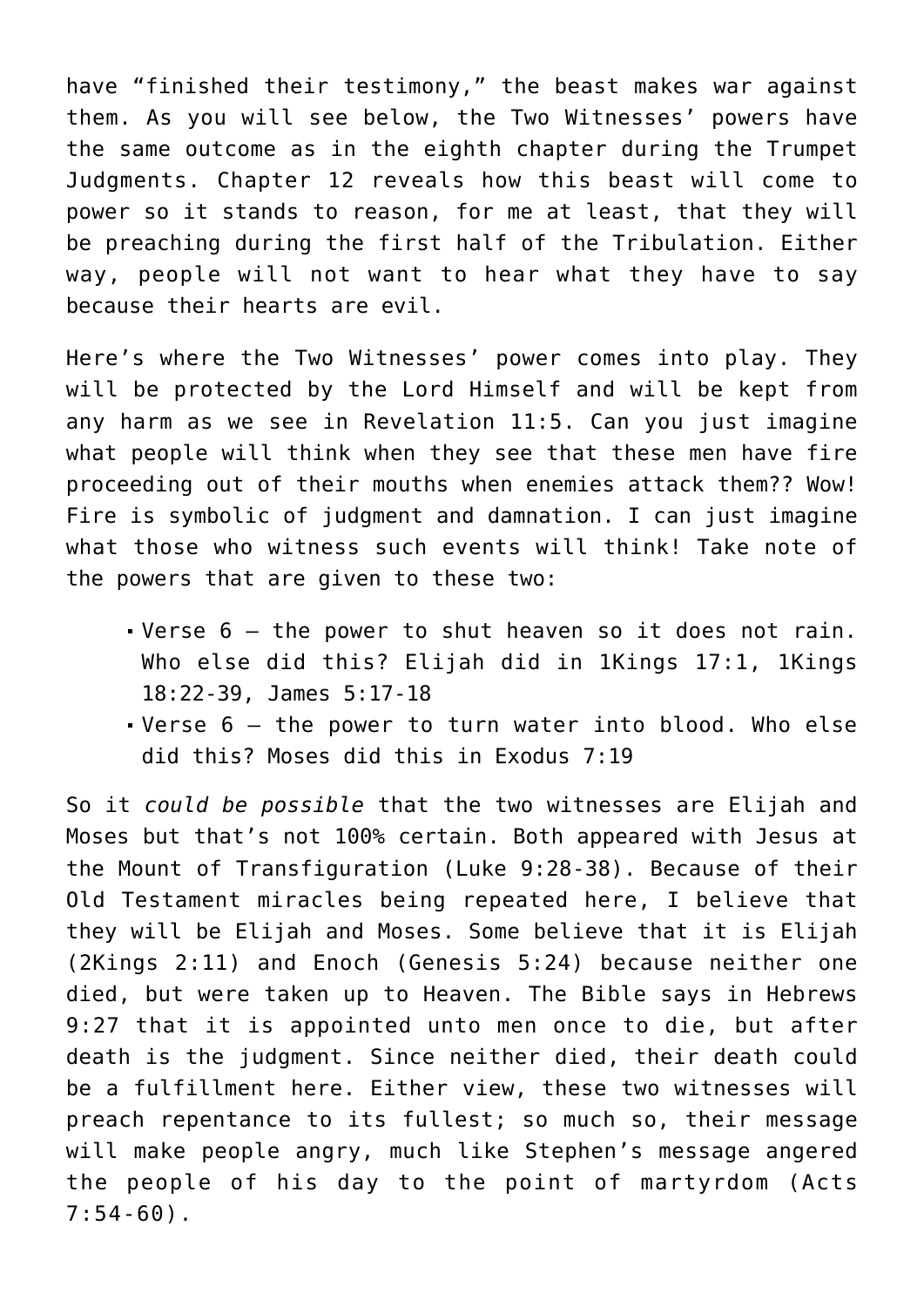In Revelation 11:7-10, we read that our Two Witnesses will be assassinated by the Beast (the Antichrist) for their testimony. Although the Word says there's nothing new under the sun (Ecclesiastes 1:9), the death of these two men will be like none other! The hatred for these two is so great that the people will leave their bodies in the streets for all the world to see. How cold must a heart be to rejoice, not only for their deaths but to watch the celebration as their bodies lay dead on the streets of Jerusalem!!!

Why is it important for us to know *where* these things will happen? Remember, the whole purpose of the Tribulation is for Israel to return to their God and Messiah. We know it's Jerusalem because this verse specifies that our Lord was crucified there (Revelation 11:8). Also, did you notice the symbolic names John gives for Jerusalem? He calls Jerusalem, "Sodom and Egypt." Why do you think the Lord chose those two specific words? The Bible says that Sodom's destruction was due to the sin of sodomy (homosexuality) running rampant. As well, it is common knowledge that Egypt is a "type" of the world (Exodus 13:14); the world and its bondage to sin entraps us and we must "come out of the world (Egypt)" of sin into salvation through Jesus Christ. So I believe that worldliness and all its sins, especially homosexuality (for which Sodom was destroyed), will dominate Jerusalem (and the world for that matter) during the Tribulation. When I was first saved in 1980, this particular sin was not spoken of so openly as it is now. Today, however, "gay pride" is everywhere and the television is promoting it in any way they can! Once must realize that the first sin ever committed was the sin of pride committed by Lucifer when he wanted to be as God. For this reason, he was cast out of Heaven! The sin of pride is not only committed by homosexuals, it is revealed in the hearts of earth's inhabitants as they take selfies and record their every movement in social media for all the world to see.  $\Box$  Can you imagine how much worse it will be during the Tribulation??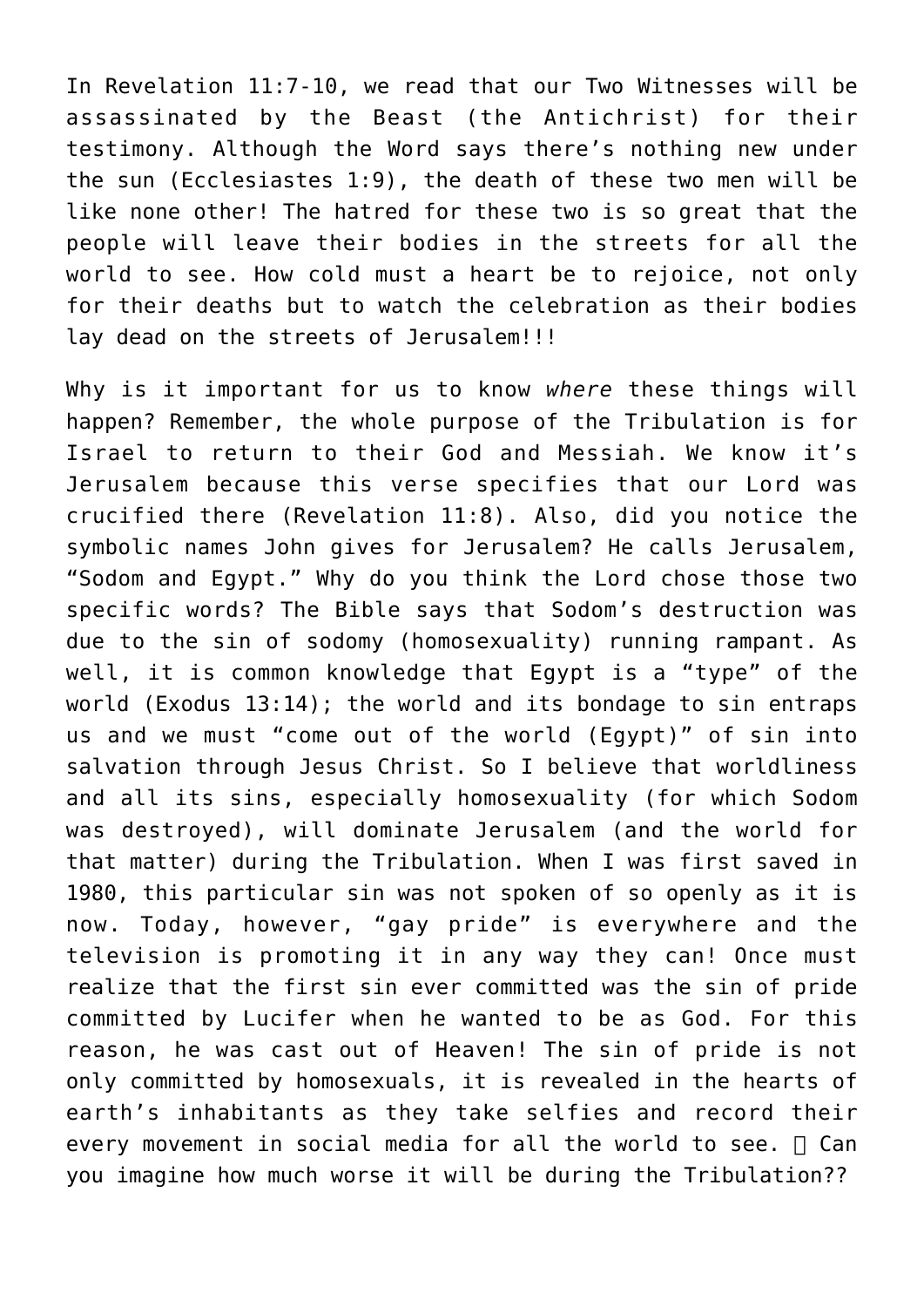Due to Internet, cell phones and social media, people all over the world will be able to see the dead bodies of our Two Witnesses lying in the street. Modern-day technology has allowed the fulfillment of these prophecies. If some people on earth do not have these technologies, they at least know someone who does. You can be sure if the Bible says all will see, then you can believe that *all will see*. There will be a global celebration of their deaths and they will even give gifts to one other for this horrifying event, much like Christmas! They are so sick and tired of hearing the preaching of repentance from these Two Witnesses for a solid three and a half years that they celebrate their deaths! The Scriptures say they were tormenting all that dwell on the earth so no wonder a celebration ensues! Wow! What cold, unrepentant and wicked hearts are within them!

I absolutely love what happens next though! Just as Jesus arose from the dead after three days, the Two Witnesses will as well! The Holy Spirit breathes them life into them again and they **stand up**! I don't know about you, but if I were to witness this event, I would fall to my knees in fear and repent! The verse states that fear overcomes those who witness this event and as they are watching, a voice from Heaven calls out for the Two Witnesses to "Come up hither" and up they ascend in a cloud!! To top it all, *everyone* on earth will see this happening (Revelation 11:12). In the next verse we see that at that very hour, a great earthquake occurs and a tenth of Jerusalem falls and 7,000 men die as a result! As with the feeding of the 5,000, we know that Scripture only accounts for just the men. But there were women and children there during that miracle as well. So the 7,000 men *could* double or even triple when you add women and children. It also tells us that the survivors gave glory to God in Heaven! What a contribution and impact the Two Witnesses had, amen?!

Friend, it is no coincidence that God has placed you here for such a time as this so that you may be saved if you are not